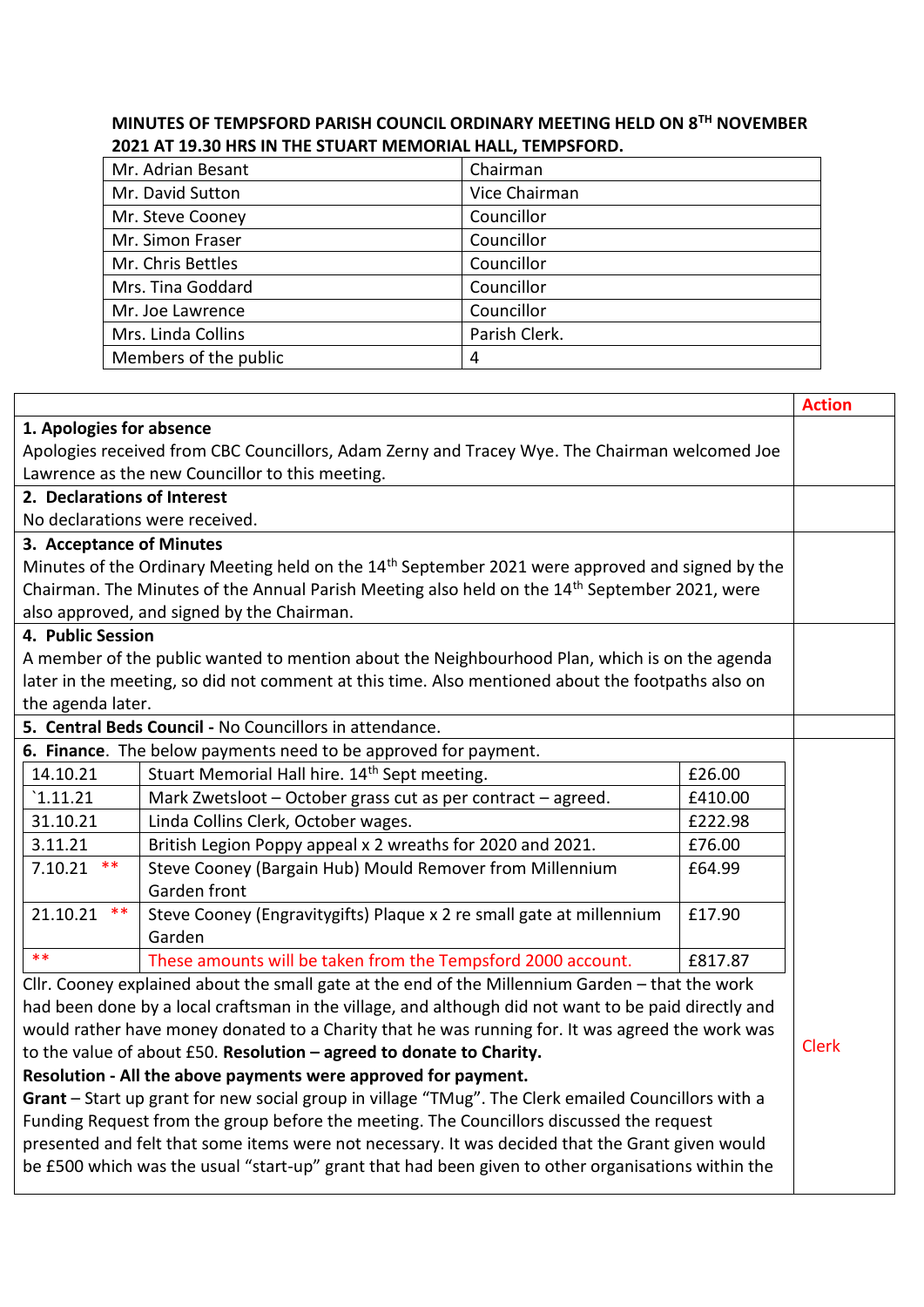| village. This was a one-off grant and not a regular yearly payment.                                                   | <b>Clerk</b>       |
|-----------------------------------------------------------------------------------------------------------------------|--------------------|
| Resolution: £500 would be presented to the new group.                                                                 |                    |
| Budget - Cllr. Fraser went over the Budget that he and the Clerk had worked on. All Councillors had                   |                    |
| been sent a copy prior to the meeting. After a short discussion it was decided to increase the                        |                    |
| Precept to £15000, up £500 on last year for the year 2022/23. The forms have to be sent in by 17 <sup>th</sup>        |                    |
| January 2022. Resolution passed increase precept from £14500 to £15000.                                               | <b>Clerk</b>       |
| Cllr. Fraser asked if Council could discuss the level of savings we have which could be invested in the               | All                |
| village either in grant funding, or open spaces. If Councillors could think about it and bring ideas to               | <b>Councillors</b> |
| the next meeting, please.                                                                                             |                    |
| 7. Neighbourhood Plan                                                                                                 |                    |
| The Chairman and Cllr. Sutton met with Andy Bennet Chairman of the Neighbourhood Plan to                              |                    |
| discuss the way forward, as he had resigned from the position citing he was unable to commit the                      |                    |
| time to get the completed Plan over the final hurdle. The outcome of this meeting showed there                        |                    |
| were 10 steps to take to complete the process. The Chairman believed this was achievable, firstly                     |                    |
| because we have Cllr. Sutton who is able to complete the necessary website and the PC holds the                       |                    |
| purse strings, so there will be no difficulty controlling and using funds or having to change officers                |                    |
| and signatures. The Chairman has discussed the points with Cllr. Sutton and The Clerk, and it was                     |                    |
| decided to close the present group and form an implementation group to complete the final 10                          |                    |
| "legal" hurdles. Cllr. Besant will be Chairman, Cllr. Sutton Vice Chairman, Christine Creese will be                  |                    |
| Secretary and Phil Joyce Treasurer. Cllr. Bettles will be a 3 <sup>rd</sup> Councillor on the group. Cllr. Besant and |                    |
| Cllr. Sutton have received an electronic copy of the Plan and the Character Assessment of the village                 |                    |
| and believe them to be well researched, well-constructed and well written. The Chairman's first task                  |                    |
| is therefore to write to all NPSG members disbanding the group and thanking them for offering their                   |                    |
| interest, time, and expertise in the first instance some long while ago and for completing all the                    |                    |
| work of writing and producing the documents which we are now accepting and working to process.                        |                    |
| Cllr. Sutton believes it should be a short process to complete the website and then call an                           |                    |
| Implementation Group meeting to proceed with the remaining matters. The Chairman hopes that all                       | <b>Chairman</b>    |
| can be completed with 6 months.                                                                                       | and Cllr.          |
| The sticking point was the website. Cllr. Sutton thinks he can move the Parish Council website and                    | <b>Sutton</b>      |
| the NP website into one - link it off one site. The Plan itself is very detailed, and a few things have               |                    |
| changed since written. It is a 90-page document. It will go out to consultation to stakeholders and                   |                    |
| villagers. They will be able see it online and be printed for those who cannot.                                       |                    |
| Phil Joyce Treasurer wanted it noted that all grants must be completed by 31.3.2022.                                  |                    |
| It should be explained to residents that it is not going to stop the new road or railway but should                   |                    |
| show how it will help the village.                                                                                    | <b>Chairman</b>    |
| RESOLUTION - Proposal to accept the Plan thus far done and form an Implementation Group to                            | and Cllr.          |
| complete task by 31.3.22. was accepted                                                                                | Sutton.            |
| 8. Playground                                                                                                         |                    |
| Fence -The wooden fence surrounding the small playing area in Station Road needs repair: -several                     |                    |
| posts have rotted, several rails are broken and the chain link fencing is curling and breaking. Three                 |                    |
| quotes had been obtained and varied a great deal in type of fencing. Cllr. Besant, Cllr Cooney, and                   |                    |
| Cllr Bettles had met the contractors for each quote. After much discussion on type of fencing, it was                 |                    |
| decided by Council to go with a completely new metal fence, keeping the gate and kissing gate, but                    |                    |
| a new gate post. Clerk to inform the successful contractor (but to change quote slightly) and inform                  | Clerk.             |
| unsuccessful contractors. RESOLUTION - new all metal fences as per revised quotation accepted                         |                    |
| Child's Springer Ride in the play area in Church Street. Quotes were sent round to Councillors, for                   |                    |
| the repair or replacement of the springer that has broken. Clerk had obtained quotes from Kompan                      | Clerk.             |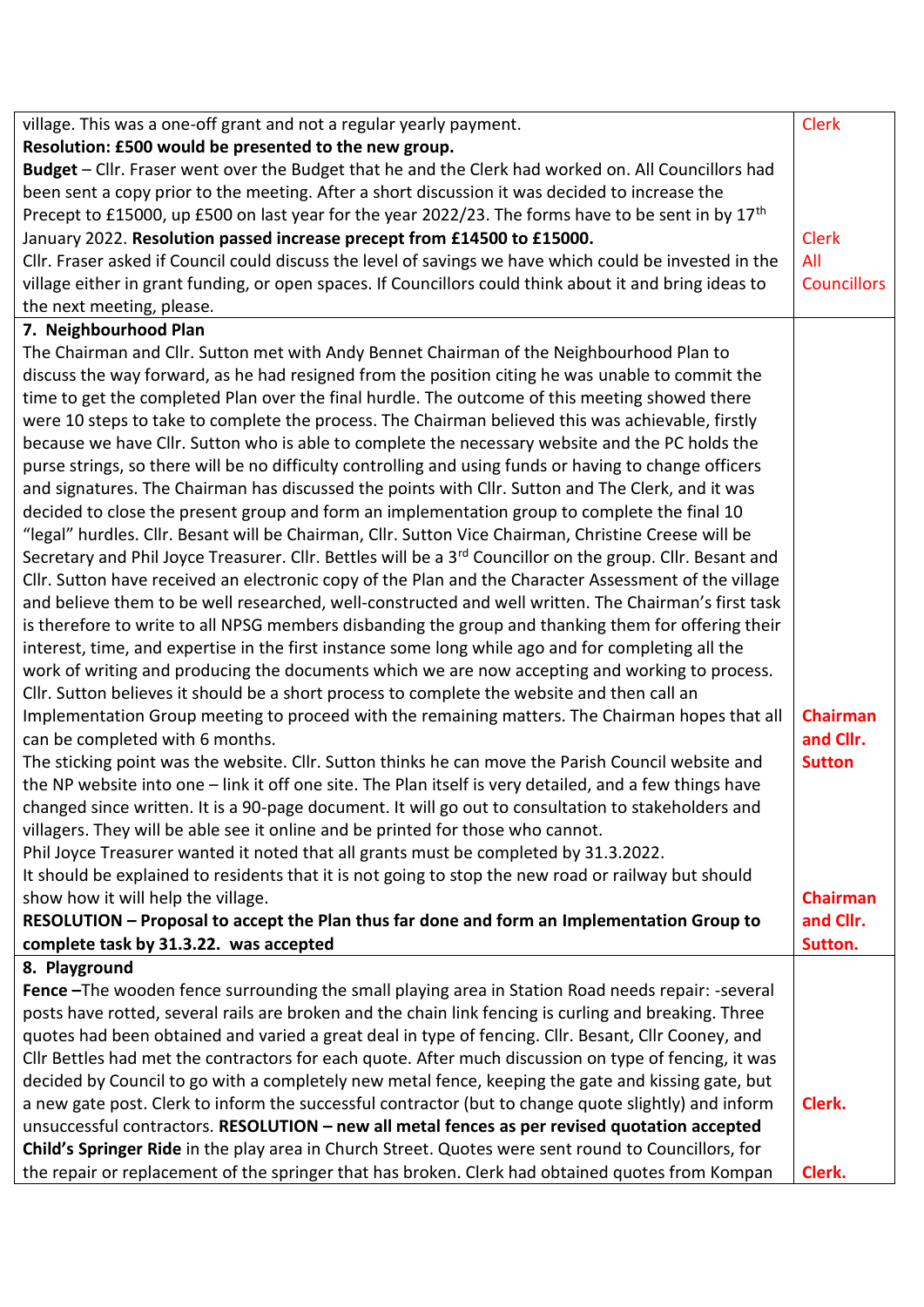| who had installed the item. RESOLUTION - quotation accepted to get Kompan to repair the                   |                     |
|-----------------------------------------------------------------------------------------------------------|---------------------|
| existing springer.                                                                                        |                     |
| Sponsor of new equipment - The Clerk had contacted the person who had been mentioned at the               | <b>Clerk</b>        |
| last Parish meeting. The Clerk read out the message sent and was awaiting an email from that              |                     |
| person to explain his idea.                                                                               |                     |
| 9. Footpaths                                                                                              |                     |
| Clerk had received maps from Central Beds indicating where footpaths/bridleways were around               |                     |
| Tempsford to enable residents to use them instead of the farmland. Cllr. Sutton mentioned it was          |                     |
| difficult to navigate some footpaths to certain places as there were no signs? He had tried to follow     |                     |
| the footpath to Roxton behind Ouse Farm. Clerk to send Cllr. Sutton maps so he can put them on            |                     |
| social media for residents to have a look at. They are not OS maps. Clerk to write to Chris Darrow        | <b>Clerk</b>        |
| again about signs posts that are down.                                                                    |                     |
| 10. Police                                                                                                |                     |
| Cllr. Goddard may find it difficult to attend the Police meetings sometimes, so would need to be          |                     |
| covered if possible, so Clerk needs to be informed early. Clerk had sent round to all Councillors' the    |                     |
| most recent PCC update/newsletter.                                                                        |                     |
| 11. Planning                                                                                              |                     |
| CB/21/04018/FULL - The Mill, Mill Lane. Change The Mill into one dwelling house. Maps were                |                     |
| obtainable on the CBC planning site. RESOLUTON - No objections - comment made that at least it            |                     |
| was being saved and renovated. Clerk to send in comment.                                                  | Clerk.              |
| 12. Highways                                                                                              |                     |
| Speed Indicating Cameras - Cllr. Fraser - Gt. Barford rejected Tempsford Parish Council's request for     |                     |
| loan of a camera for a short while to see if we liked the system. Cllr. Fraser still thought it a good    |                     |
| idea to consider this type of camera as we could use the data to lobby Highways in the future.            |                     |
| Discussion centred around whether it would stop the residents who speed. A vote was taken $5 - 2$         |                     |
| for obtaining information on purchasing such equipment. Clerk to obtain brochures and information         |                     |
| on types of systems. Clerk also to talk to Speed Watch co-ordinator on the idea and its future.           | <b>Clerk</b>        |
| Charity Land - Cllr Fraser had heard from Highways England regarding the need to use the land that        |                     |
| funds the Tempsford Charity. In actual fact they were requesting to use a 3m wide strip of land           |                     |
| down the field for access only, not the whole of the land. Cllr. Fraser will keep the Parish Council      |                     |
| informed of progress.                                                                                     | <b>Cllr. Fraser</b> |
| Black Cat Planning Inspectorate - The Clerk had been sent a long notice for residents to read to put      |                     |
| on social media and notice boards regarding hearings being held by the Inspectorate on the plans for      | <b>Clerk</b>        |
| the extension of A428 and Black Cat. Cllr. Sutton had put it on Facebook and Clerk will put it on the     |                     |
| Notice Board when there is room.                                                                          |                     |
| Chairman's report - The road opposite No.69 had been resurfaced and drain cleared out; a new              |                     |
| bollard put on refuge near Station Road entrance from the link road. Chairman had spoken to Scott         |                     |
| Terry about the road between level crossing and Station Farm, how the lorries had broken it edges         |                     |
| and therefore needs repairing. Various street lights in the village and on A1 are not working and had     |                     |
| been reported.                                                                                            |                     |
| 13. Cemetery/Churchyard                                                                                   |                     |
| Remembrance Day service will be held at 3 pm at the Memorial Green, Church Street, led by Rev             |                     |
| Graham Buckle and Rev James Bamber and will continue in St. Peter's Church.                               |                     |
| Work Party - It was decided to have another work party to just sort the Church yard again. Date           |                     |
| decided on was 27 <sup>th</sup> November 10am-2pm. Flyers and information to be put on Parish Council and |                     |
| Community Facebook pages to encourage residents to come along and help.                                   |                     |
|                                                                                                           |                     |